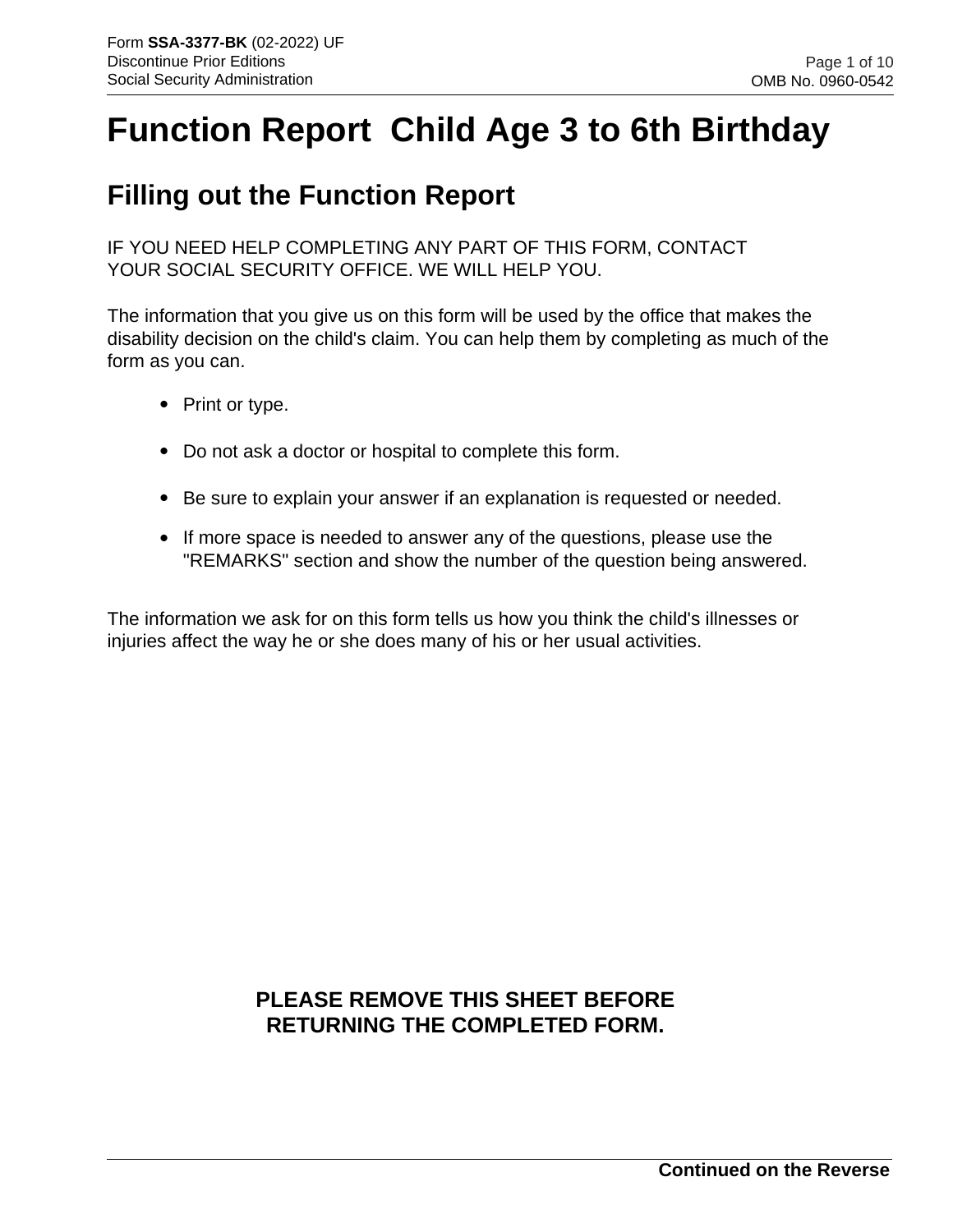#### Page 2 of 10

### **Privacy Act Statement**

## **Collection and Use of Personal Information**

Sections 1614(a)(3) and 1631(e) of the Social Security Act, as amended, allow us to collect this information. Furnishing us this information is voluntary. However, failing to provide all or part of the information may prevent an accurate and timely decision on any claim filed. We will use the information to make a determination of eligibility for Supplemental Security Income benefits. We may also share your information for the following purposes, called routine uses:

1. To Federal, State, or local agencies for administering cash or non-cash income maintenance or health maintenance programs;

2. To appropriate State agencies, or other agencies providing services to disabled children, to identify Title XVI eligible under the age of 16 for the consideration of rehabilitation services; and

3. To specified business and other community members and Federal, State, and local agencies for verification of eligibility for benefits.

In addition, we may share this information in accordance with the Privacy Act and other Federal laws. For example, where authorized, we may use and disclose this information in computer matching programs, in which our records are compared with other records to establish or verify a person's eligibility for Federal benefit programs and for repayment of incorrect or delinquent debts under these programs.

A list of additional routine uses is available in our Privacy Act System of Records Notices (SORNs) 60-0089, entitled Claims Folders Systems, as published in the Federal Register (FR), on April 1, 2003, at 68 FR 15784; 60-0103, entitled Supplemental Security Income Record and Special Veterans Benefits, as published in the FR on January 11, 2006 at 71 FR 1830; and 60- 0320, entitled Electronic Disability (eDIB) Claim File, as published in the FR on December 22, 2003 at 68 FR 71210. Additional information, and a full listing of all of our SORNs, are available on our website at www.ssa.gov/privacy/.

**Paperwork Reduction Act Statement** - This information collection meets the requirements of 44 U.S.C. §3507, as amended by Section 2 of the Paperwork Reduction Act of 1995. You do not need to answer these questions unless we display a valid Office of Management and Budget control number. We estimate that it will take about 20 minutes to read the instructions, gather the facts, and answer the questions. **SEND OR BRING THE COMPLETED FORM TO YOUR LOCAL SOCIAL SECURITY OFFICE**. The office is listed under U.S. Government agencies in your telephone directory or you may call Social Security at 1-800-772-1213 (TTY 1-800-325-0778). You may send comments on our time estimate above to: SSA, 6401 Security Boulevard, Baltimore, MD 21235-6401. *Send only comments relating to our time estimate to this address, not the completed form.*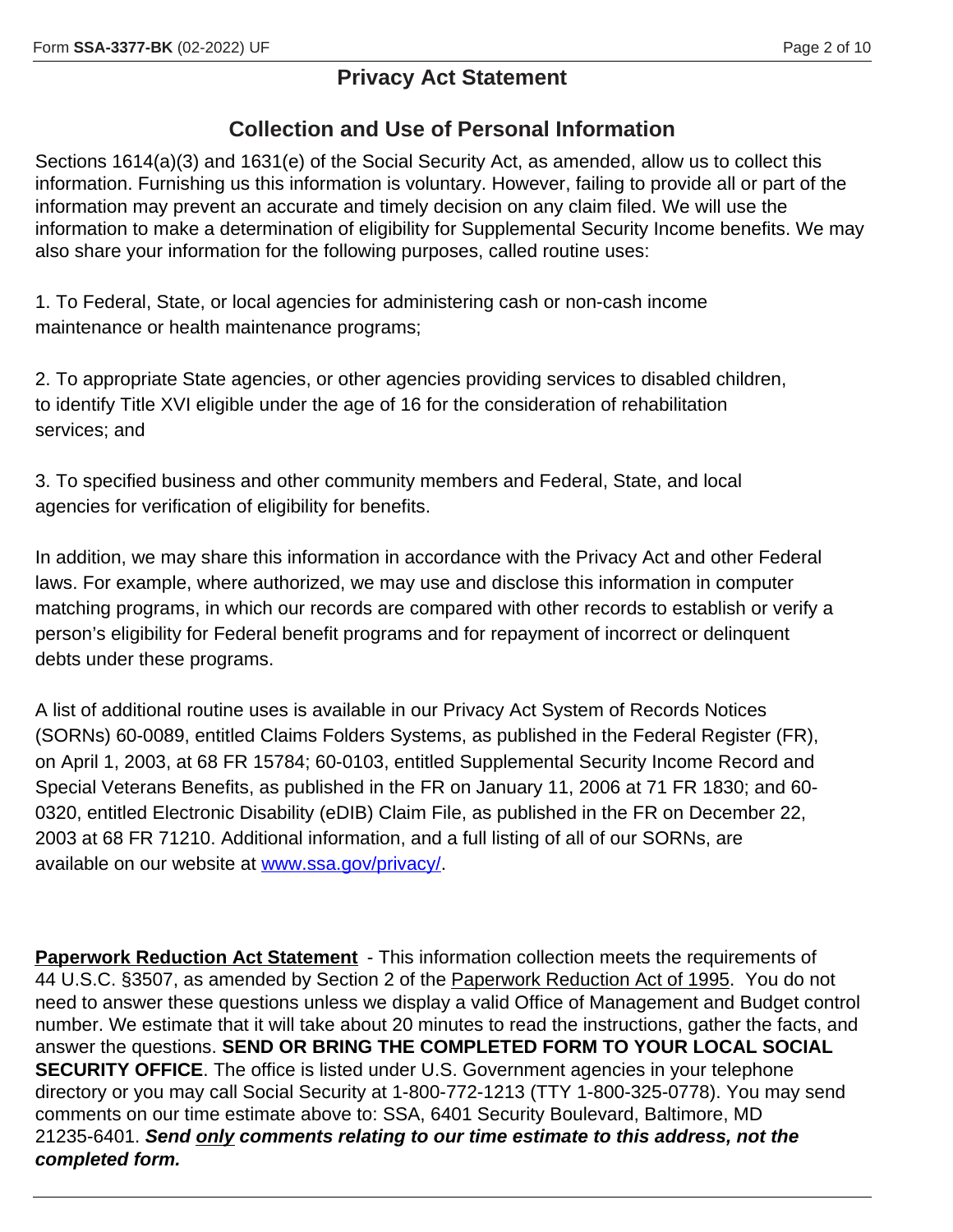## **FUNCTION REPORT - CHILD AGE 3 TO 6th BIRTHDAY**

|                                           | <b>SECTION 1 - IDENTIFYING INFORMATION</b>                                        |                 |
|-------------------------------------------|-----------------------------------------------------------------------------------|-----------------|
| A. Print NAME OF CHILD:<br><b>FIRST</b>   | <b>MIDDLE</b>                                                                     | <b>LAST</b>     |
| <b>B. Child's SOCIAL SECURITY NUMBER:</b> |                                                                                   |                 |
| C. Child's DATE OF BIRTH:                 | Month/Day/Year                                                                    |                 |
| <b>D. PERSON COMPLETING FORM</b>          |                                                                                   |                 |
| NAME:<br><b>RELATIONSHIP TO CHILD:</b>    |                                                                                   |                 |
| DATE FORM COMPLETED:                      | Month/Day/Year                                                                    |                 |
|                                           | DAYTIME TELEPHONE NUMBER (including Area Code):                                   |                 |
|                                           | MAILING ADDRESS (Number and Street, Apt. No. (if any), P.O. Box, or Rural Route): |                 |
| <b>CITY</b>                               | <b>STATE</b>                                                                      | <b>ZIP CODE</b> |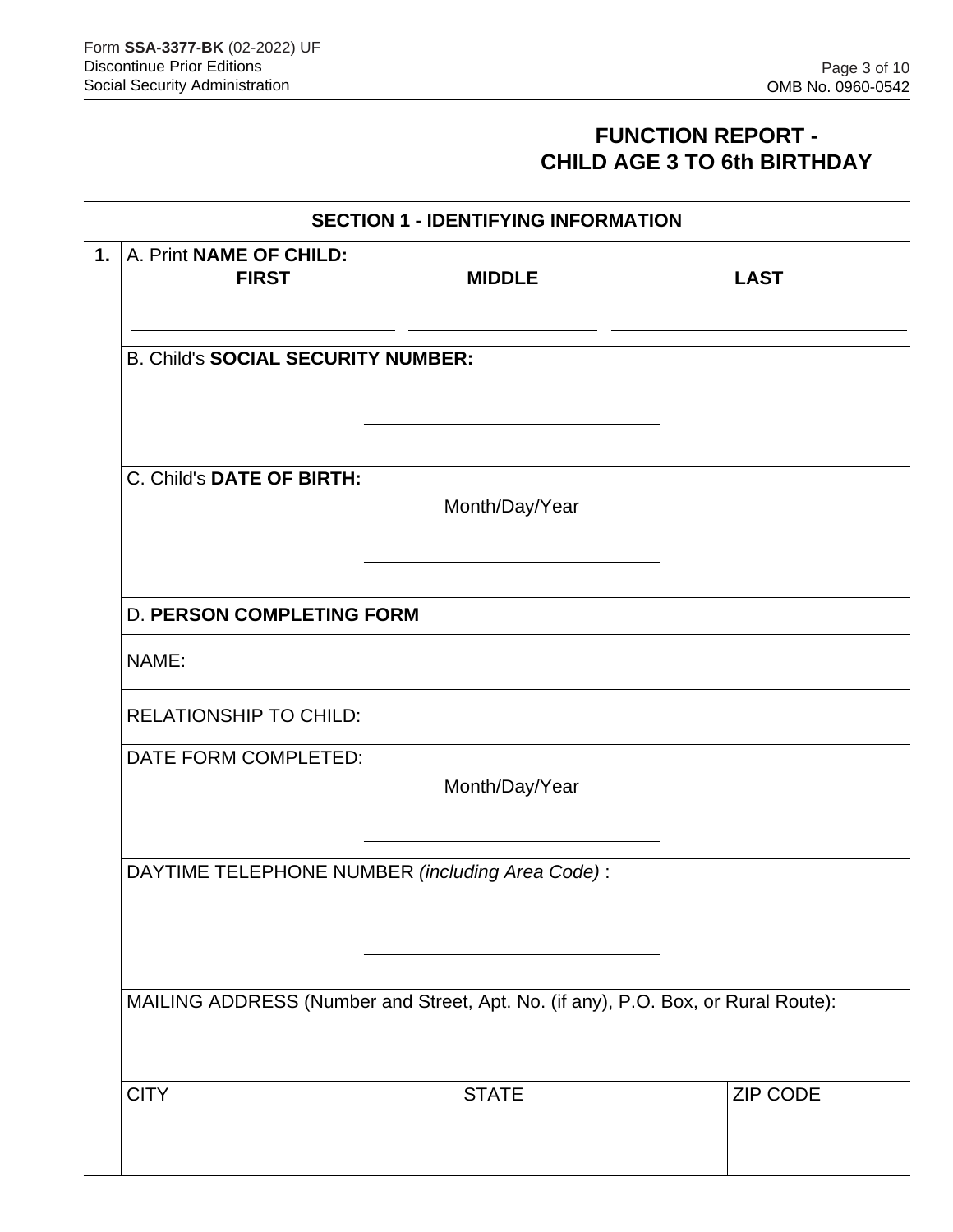$\overline{\phantom{0}}$ 

|    |                                             | <b>SECTION 2 - FUNCTION DETAILS</b>                                                                                                               |  |  |  |  |  |
|----|---------------------------------------------|---------------------------------------------------------------------------------------------------------------------------------------------------|--|--|--|--|--|
| 2. | A. Does the child have<br>problems seeing?  | If "yes," please mark every statement below that is generally true<br>about the child:                                                            |  |  |  |  |  |
|    | $\Box$ YES (Continue)                       | Child uses glasses or contact lenses. If the child has problems<br>seeing even with glasses or contact lenses, please explain:                    |  |  |  |  |  |
|    | $NO$ (Go to 2.B.)                           |                                                                                                                                                   |  |  |  |  |  |
|    |                                             | Child cannot be fitted for glasses or contact lenses. Explain:                                                                                    |  |  |  |  |  |
|    |                                             | Child has other seeing problems. If so, please describe:                                                                                          |  |  |  |  |  |
|    |                                             |                                                                                                                                                   |  |  |  |  |  |
|    | B. Does the child have<br>problems hearing? | If " yes," please mark every statement below that is generally true<br>about the child:                                                           |  |  |  |  |  |
|    | $\Box$ YES (Continue)                       | Child uses hearing aid(s). If the child has problems hearing<br>even with a hearing aid(s) OR has trouble using a hearing aid,<br>please explain: |  |  |  |  |  |
|    | NO (Go to 2.C.)                             |                                                                                                                                                   |  |  |  |  |  |
|    |                                             | Child cannot be fitted for hearing aid(s).                                                                                                        |  |  |  |  |  |
|    |                                             | Child has other hearing problems. If so, please describe:                                                                                         |  |  |  |  |  |
|    |                                             | Child uses American Sign Language.                                                                                                                |  |  |  |  |  |
|    |                                             | Child reads lips.                                                                                                                                 |  |  |  |  |  |
|    |                                             |                                                                                                                                                   |  |  |  |  |  |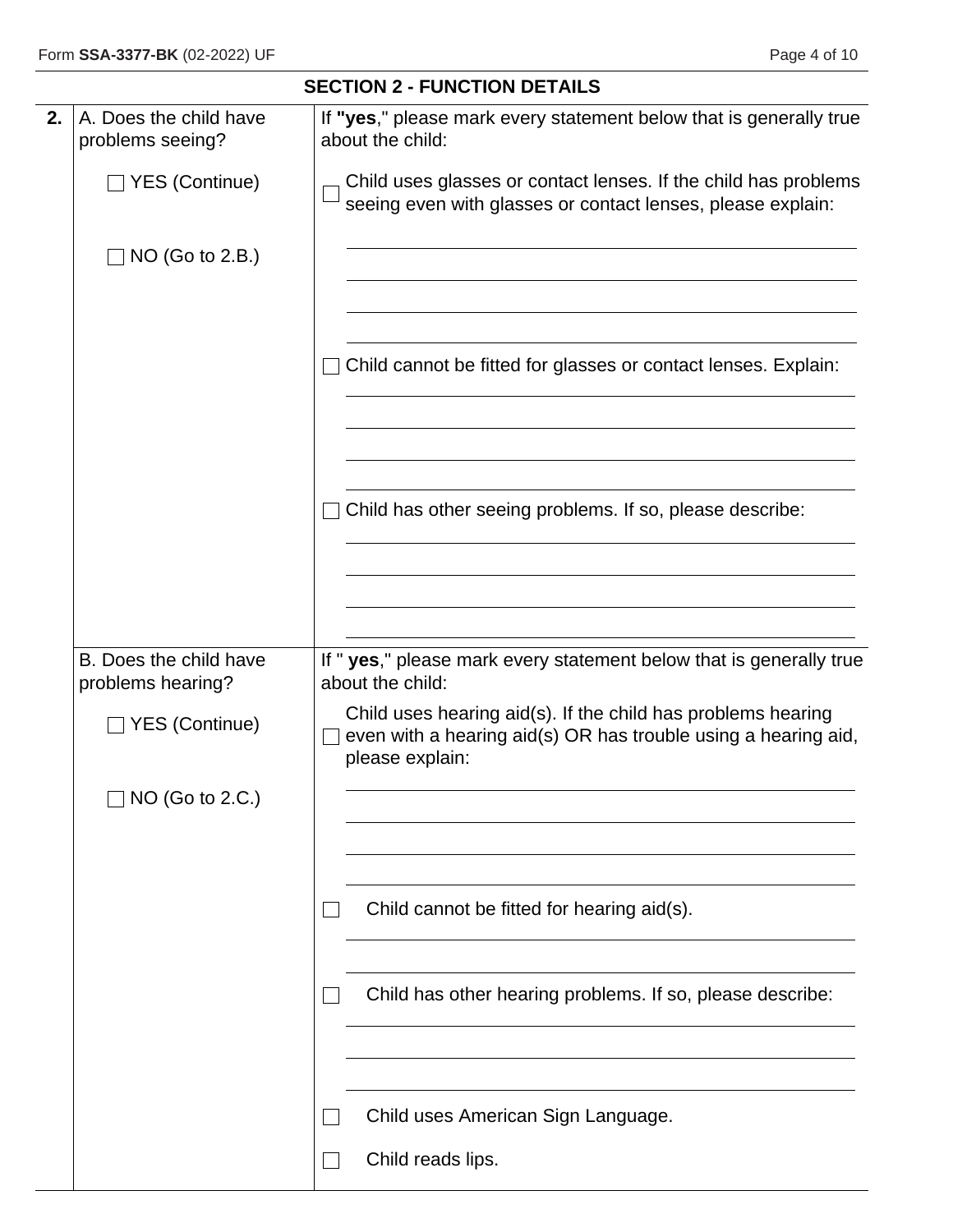| 2. |                         | C. Is the child totally unable Does the child have problems talking clearly?                                                                          |
|----|-------------------------|-------------------------------------------------------------------------------------------------------------------------------------------------------|
|    | to talk?                | $\Box$ Yes (answer questions below)                                                                                                                   |
|    | $\Box$ YES (Go to 2.D.) | $\Box$ No (continue to question 2.D.)                                                                                                                 |
|    | □ NO (Continue)         | If "yes," please mark the block that best describes the child in<br>each of the two statements below, and then describe any other<br>speech problems: |
|    |                         | Speech can be understood by people who know the child well:                                                                                           |
|    |                         | $\Box$ Most of the time, or                                                                                                                           |
|    |                         | Some of the time, or                                                                                                                                  |
|    |                         | $\Box$ Hardly ever.                                                                                                                                   |
|    |                         | Speech can be understood by people who don't know the child<br>well:                                                                                  |
|    |                         | Most of the time, or                                                                                                                                  |
|    |                         | Some of the time, or                                                                                                                                  |
|    |                         | $\Box$ Hardly ever.                                                                                                                                   |
|    |                         | If the child has other problems talking, please explain:                                                                                              |
|    |                         |                                                                                                                                                       |
|    |                         |                                                                                                                                                       |
|    |                         |                                                                                                                                                       |
|    |                         |                                                                                                                                                       |
|    |                         |                                                                                                                                                       |
|    |                         |                                                                                                                                                       |
|    |                         |                                                                                                                                                       |
|    |                         |                                                                                                                                                       |
|    |                         |                                                                                                                                                       |
|    |                         |                                                                                                                                                       |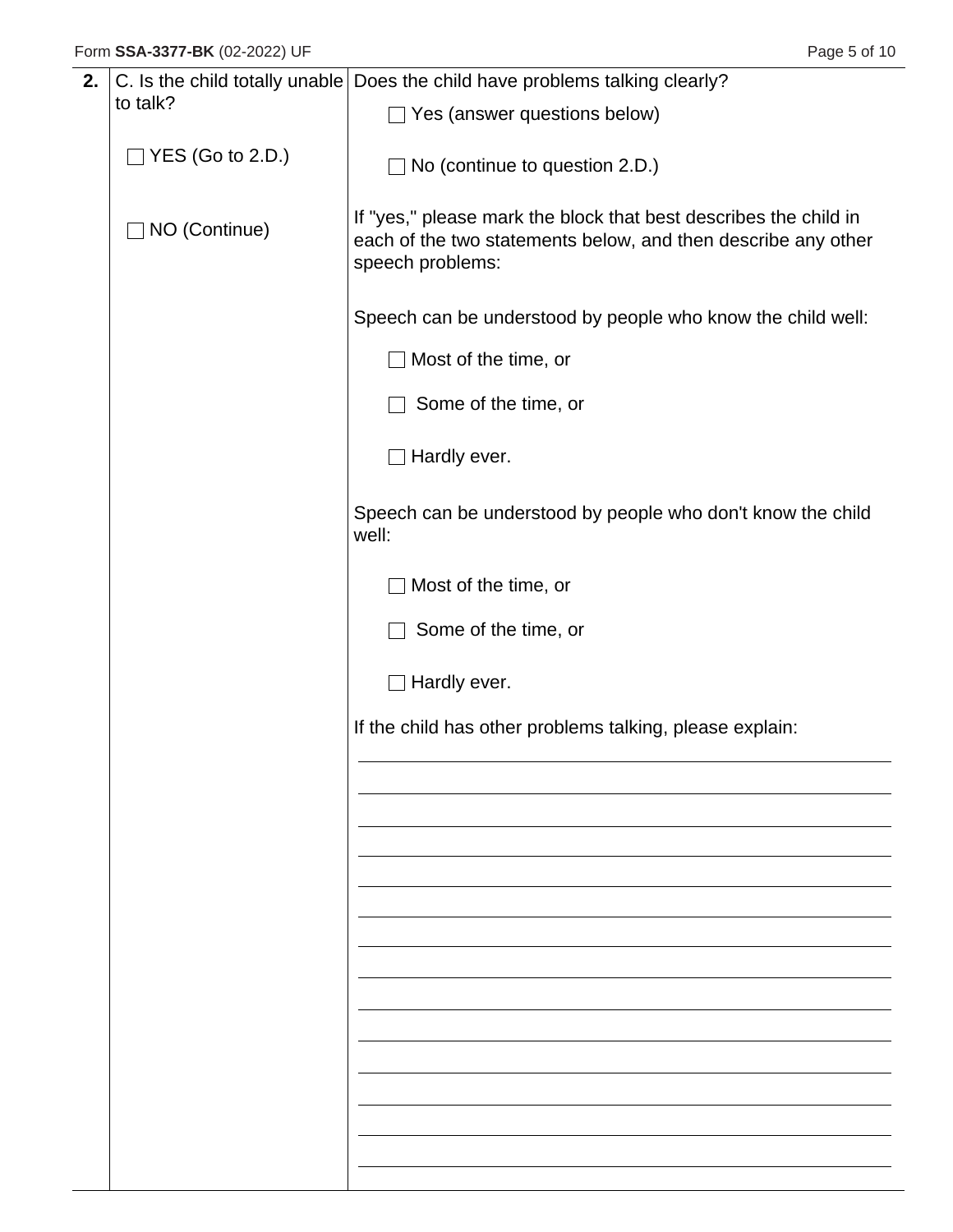| 2. | D. Is the child's ability to<br>communicate limited? |              |             | If "yes," or "not sure," please tell us what the child does or can<br>do by checking "yes" or "no" for each of the following:    |
|----|------------------------------------------------------|--------------|-------------|----------------------------------------------------------------------------------------------------------------------------------|
|    | □ YES (Continue)                                     | $\sqcap$ Yes | $\Box$ No   | Asks a lot of what, why, and where<br>questions                                                                                  |
|    | NO (Go to 2.E.)                                      | Yes          | No          | Uses complete sentences of more<br>than 4 words most of the time                                                                 |
|    | <b>NOT SURE</b><br>(Continue)                        | Yes          | $\sqcap$ No | Talks about what he or she is<br>doing                                                                                           |
|    |                                                      | Yes          | No          | Takes part in conversations with other<br>children                                                                               |
|    |                                                      | Yes          | $\sqcap$ No | Asks for what he or she wants                                                                                                    |
|    |                                                      | Yes          | $\Box$ No   | Tells about things and activities that<br>happened in the past                                                                   |
|    |                                                      | Yes          | No          | Can tell a made up or familiar short<br>story                                                                                    |
|    |                                                      | $\sqcap$ Yes | $\neg$ No   | Can answer questions about a short<br>read-aloud children's story or TV story<br>like "Little Red Ridinghood"                    |
|    |                                                      | $\sqcap$ Yes | $\Box$ No   | Can deliver simple messages such<br>as telephone messages                                                                        |
|    |                                                      | communicate: |             | If necessary, please explain. In addition, please tell us anything<br>else you think we should know about the child's ability to |
|    |                                                      |              |             |                                                                                                                                  |
|    |                                                      |              |             |                                                                                                                                  |
|    |                                                      |              |             |                                                                                                                                  |
|    |                                                      |              |             |                                                                                                                                  |
|    |                                                      |              |             |                                                                                                                                  |
|    |                                                      |              |             |                                                                                                                                  |
|    |                                                      |              |             |                                                                                                                                  |
|    |                                                      |              |             |                                                                                                                                  |
|    |                                                      |              |             |                                                                                                                                  |
|    |                                                      |              |             |                                                                                                                                  |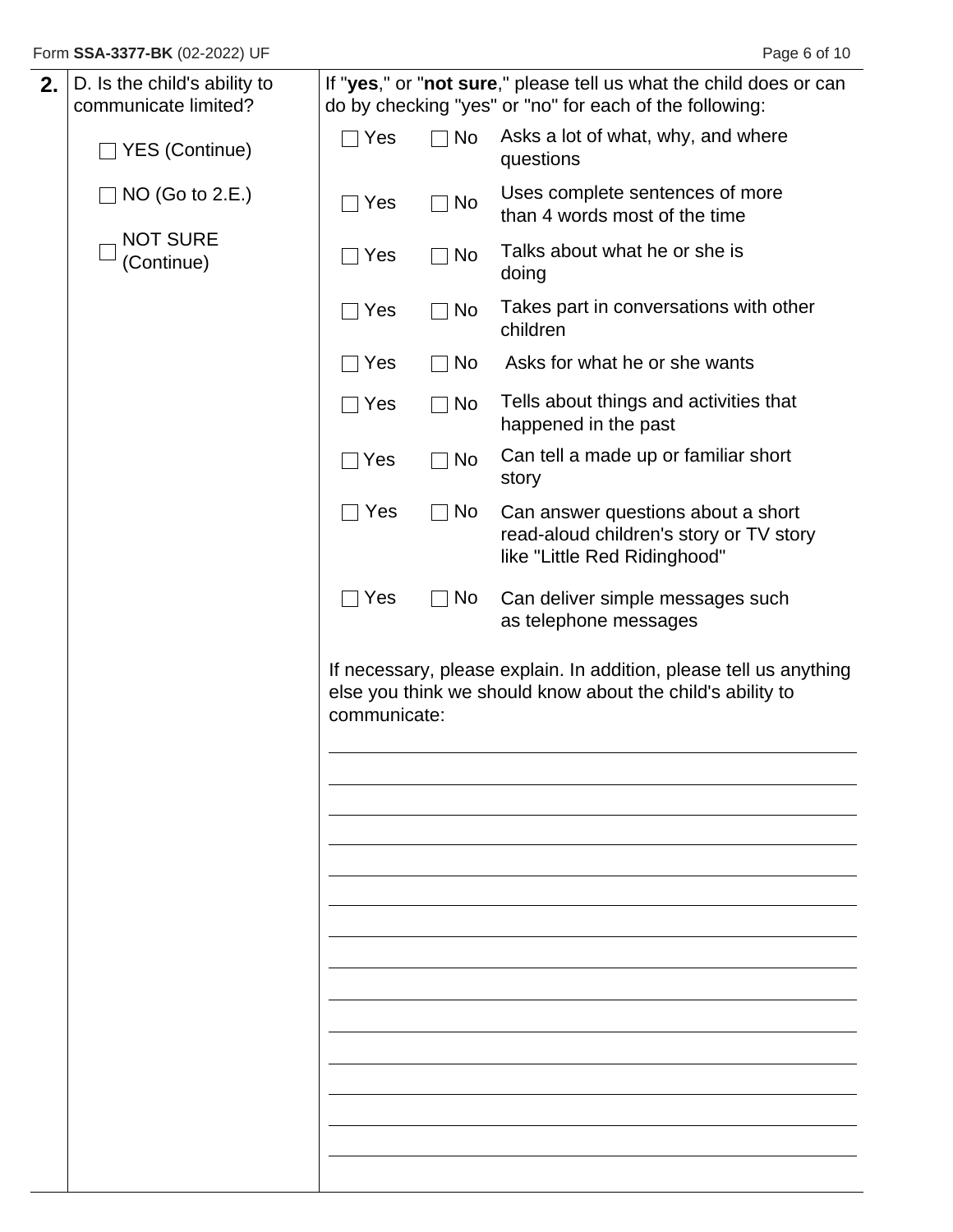| 2. | E. Does the child's            |     |                    | If "yes," or "not sure," please tell us what the child does or can do                                                                                                                    |
|----|--------------------------------|-----|--------------------|------------------------------------------------------------------------------------------------------------------------------------------------------------------------------------------|
|    | impairment(s) limit his or     |     |                    | by checking "yes" or "no" for each of the following:                                                                                                                                     |
|    | her progress in                |     |                    |                                                                                                                                                                                          |
|    | understanding and using        | Yes | No                 | Recite numbers to 3                                                                                                                                                                      |
|    | what he or she has<br>learned? | Yes | No                 | Count three objects (like blocks, cars<br>or dolls)                                                                                                                                      |
|    | <b>YES (Continue)</b>          | Yes | No                 | Recite numbers to 10                                                                                                                                                                     |
|    | NO (Go to 2.F.)                | Yes | No                 | Identify most colors, such as purple, and<br>shapes, such as a star                                                                                                                      |
|    | <b>NOT SURE</b>                | Yes | No                 | Knows his or her age                                                                                                                                                                     |
|    | (Continue)                     | Yes | No                 | Asks what words mean                                                                                                                                                                     |
|    |                                | Yes | $\Box$ No          | Knows his or her birthday                                                                                                                                                                |
|    |                                | Yes | No                 | Knows his or her telephone number                                                                                                                                                        |
|    |                                | Yes | $\Box$ No          | Can define common words                                                                                                                                                                  |
|    |                                | Yes | No<br>$\mathbf{I}$ | Can read capital letters of the alphabet                                                                                                                                                 |
|    |                                | Yes | No                 | Understands a joke                                                                                                                                                                       |
|    |                                |     |                    | If necessary, please explain. In addition, please tell us anything<br>else you think we should know about the child's progress in<br>understanding and using what he or she has learned: |
|    |                                |     |                    |                                                                                                                                                                                          |
|    |                                |     |                    |                                                                                                                                                                                          |
|    |                                |     |                    |                                                                                                                                                                                          |
|    |                                |     |                    |                                                                                                                                                                                          |
|    |                                |     |                    |                                                                                                                                                                                          |
|    |                                |     |                    |                                                                                                                                                                                          |
|    |                                |     |                    |                                                                                                                                                                                          |
|    |                                |     |                    |                                                                                                                                                                                          |
|    |                                |     |                    |                                                                                                                                                                                          |
|    |                                |     |                    |                                                                                                                                                                                          |
|    |                                |     |                    |                                                                                                                                                                                          |
|    |                                |     |                    |                                                                                                                                                                                          |
|    |                                |     |                    |                                                                                                                                                                                          |
|    |                                |     |                    |                                                                                                                                                                                          |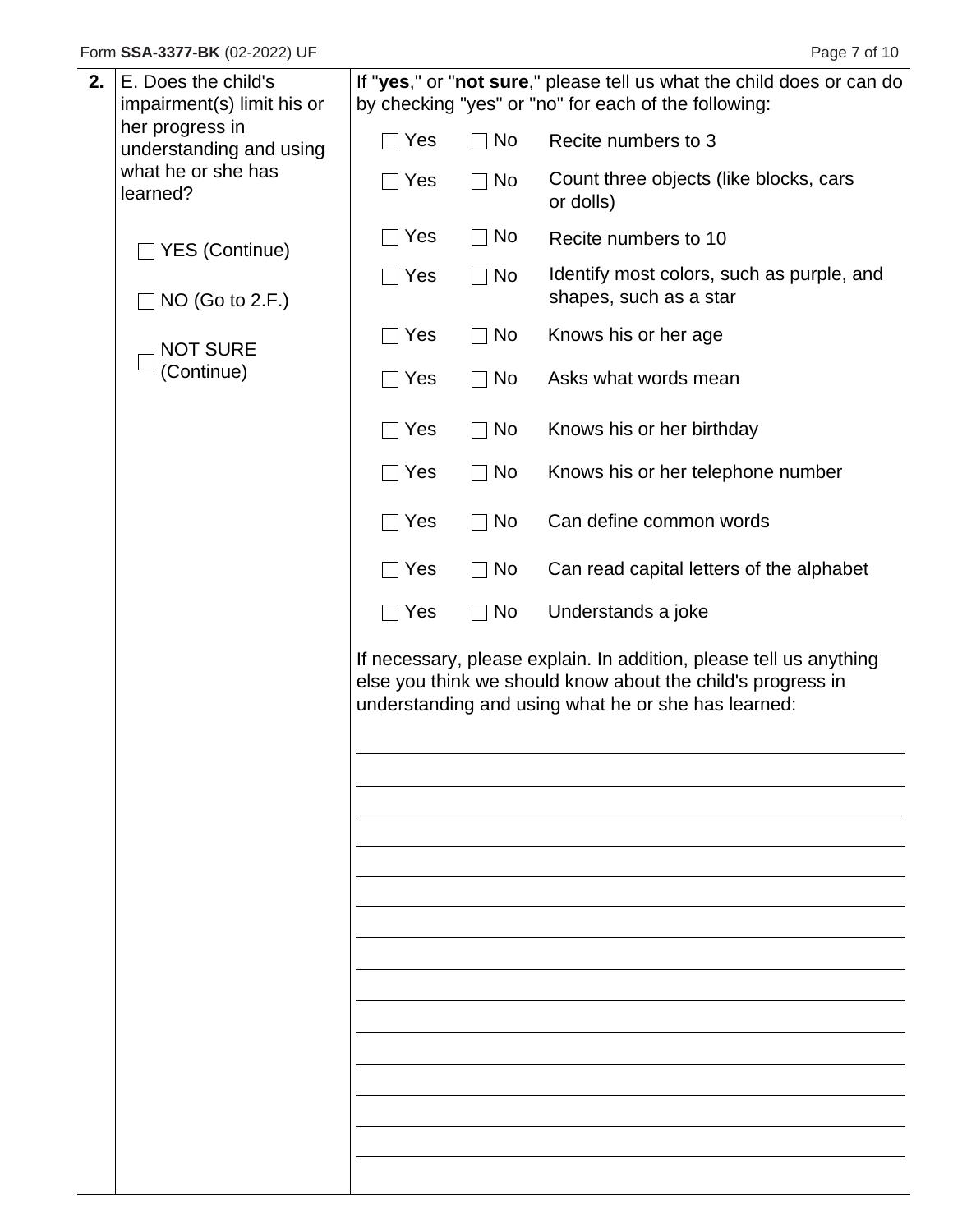Form **SSA-3377-BK** (02-2022) UF **Page 8 of 10** 

| 2. | F. Are the child's physical<br>abilities limited?  |                 |           | If "yes," or "not sure," please tell us what the child does or can do<br>by checking "yes" or "no" for each of the following:         |
|----|----------------------------------------------------|-----------------|-----------|---------------------------------------------------------------------------------------------------------------------------------------|
|    | □ YES (Continue)                                   | $\sqcap$ Yes    | No        | Catch a large ball, like a beach ball                                                                                                 |
|    | NO (Go to 2.G.)                                    | $\sqsupset$ Yes | <b>No</b> | Ride a big wheel, tricycle, or bike with<br>training wheels                                                                           |
|    | <b>NOT SURE</b>                                    | Yes             | No        | Wind up a toy                                                                                                                         |
|    | (Continue)                                         | Yes             | <b>No</b> | Print at least some letters                                                                                                           |
|    |                                                    | $\sqcap$ Yes    | No        | Copy first name                                                                                                                       |
|    |                                                    | $\Box$ Yes      | No        | Use scissors fairly well                                                                                                              |
|    |                                                    | abilities:      |           | If necessary, please explain. In addition, please tell us anything<br>else you think we should know about the child's physical        |
|    |                                                    |                 |           |                                                                                                                                       |
|    | G. Does the child's<br>impairment(s) affect his or |                 |           | If " yes," or "not sure," please tell us what the child does or can<br>do by checking "yes" or "no" for each of the following:        |
|    | her behavior with other<br>people?                 | $\sqcap$ Yes    | No        | Enjoys being with other children the same age                                                                                         |
|    | <b>YES (Continue)</b>                              | Yes             | <b>No</b> | Shows affection towards other children                                                                                                |
|    | NO (Go to 2.H.)                                    | $\sqcap$ Yes    | No        | Is affectionate towards parents                                                                                                       |
|    |                                                    | $\square$ Yes   | $\Box$ No | Shares toys                                                                                                                           |
|    | <b>NOT SURE</b><br>(Continue)                      | Yes             | No        | <b>Takes turns</b>                                                                                                                    |
|    |                                                    | $\sqcap$ Yes    | No        | Plays "pretend" with other children                                                                                                   |
|    |                                                    | $\sqsupset$ Yes | No        | Plays games like tag, hide-and-seek                                                                                                   |
|    |                                                    | $\sqcap$ Yes    | No        | Plays board games (like checkers or<br>Candyland)                                                                                     |
|    |                                                    | other people:   |           | If necessary, please explain. In addition, please tell us anything<br>else you think we should know about the child's behavior around |
|    |                                                    |                 |           |                                                                                                                                       |
|    |                                                    |                 |           |                                                                                                                                       |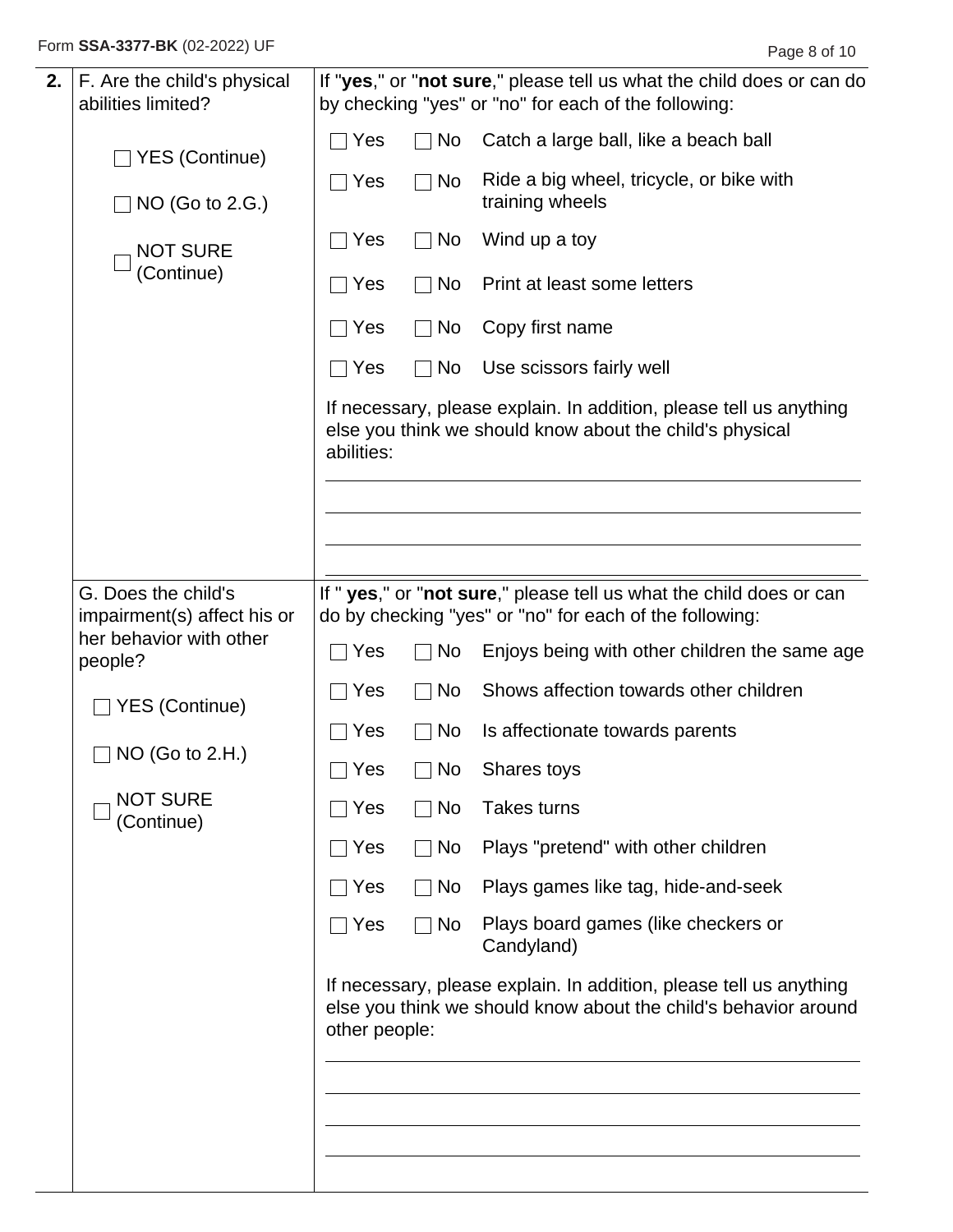| 2. | H. Does the child's<br>impairment(s) affect his or<br>her habits and ability to take<br>care of personal needs?<br>□ YES (Continue)                            | "yes" for both. |    | If " yes," or " not sure," please tell us what the child does or<br>can do by checking "yes" or "no" for each of the following. Check<br>"yes" if it is something the child used to do but doesn't do any<br>more just because he or she is older. For example, if the child<br>used to dress with help but now dresses without help, check |
|----|----------------------------------------------------------------------------------------------------------------------------------------------------------------|-----------------|----|---------------------------------------------------------------------------------------------------------------------------------------------------------------------------------------------------------------------------------------------------------------------------------------------------------------------------------------------|
|    | $\Box$ NO (Go to 2.I.)                                                                                                                                         | $\sqsupset$ Yes | No | Usually controls bowels and bladder<br>during the day                                                                                                                                                                                                                                                                                       |
|    | <b>NOT SURE</b>                                                                                                                                                | Yes             | No | Eats using a fork and spoon by self                                                                                                                                                                                                                                                                                                         |
|    | (Continue)                                                                                                                                                     | Yes             | No | Dresses self with help                                                                                                                                                                                                                                                                                                                      |
|    |                                                                                                                                                                | $\sqcap$ Yes    | No | Dresses self without help (except tying<br>shoes)                                                                                                                                                                                                                                                                                           |
|    |                                                                                                                                                                | Yes             | No | Washes or bathes without help                                                                                                                                                                                                                                                                                                               |
|    |                                                                                                                                                                | Yes             | No | Brushes teeth with help                                                                                                                                                                                                                                                                                                                     |
|    |                                                                                                                                                                | Yes             | No | Brushes teeth without help                                                                                                                                                                                                                                                                                                                  |
|    |                                                                                                                                                                | $\sqcap$ Yes    | No | Puts toys away                                                                                                                                                                                                                                                                                                                              |
|    |                                                                                                                                                                |                 |    | If necessary, please explain. In addition, please tell us<br>anything else you think we should know about the child's<br>habits and ability to take care of personal needs:                                                                                                                                                                 |
|    | I. Is the child's ability to<br>pay attention and stick with<br>a task limited?<br>□ YES (Continue)<br>$\Box$ NO (Go to 2.J.)<br><b>NOT SURE</b><br>(Continue) |                 |    | If " yes," or " not sure," how long can the child pay attention to<br>TV, music, reading aloud or games?<br>15 minutes<br>$\Box$ 30 minutes<br>If necessary, please explain. In addition, please tell us<br>anything else you think we should know about the child's<br>ability to pay attention and stick with a task:                     |